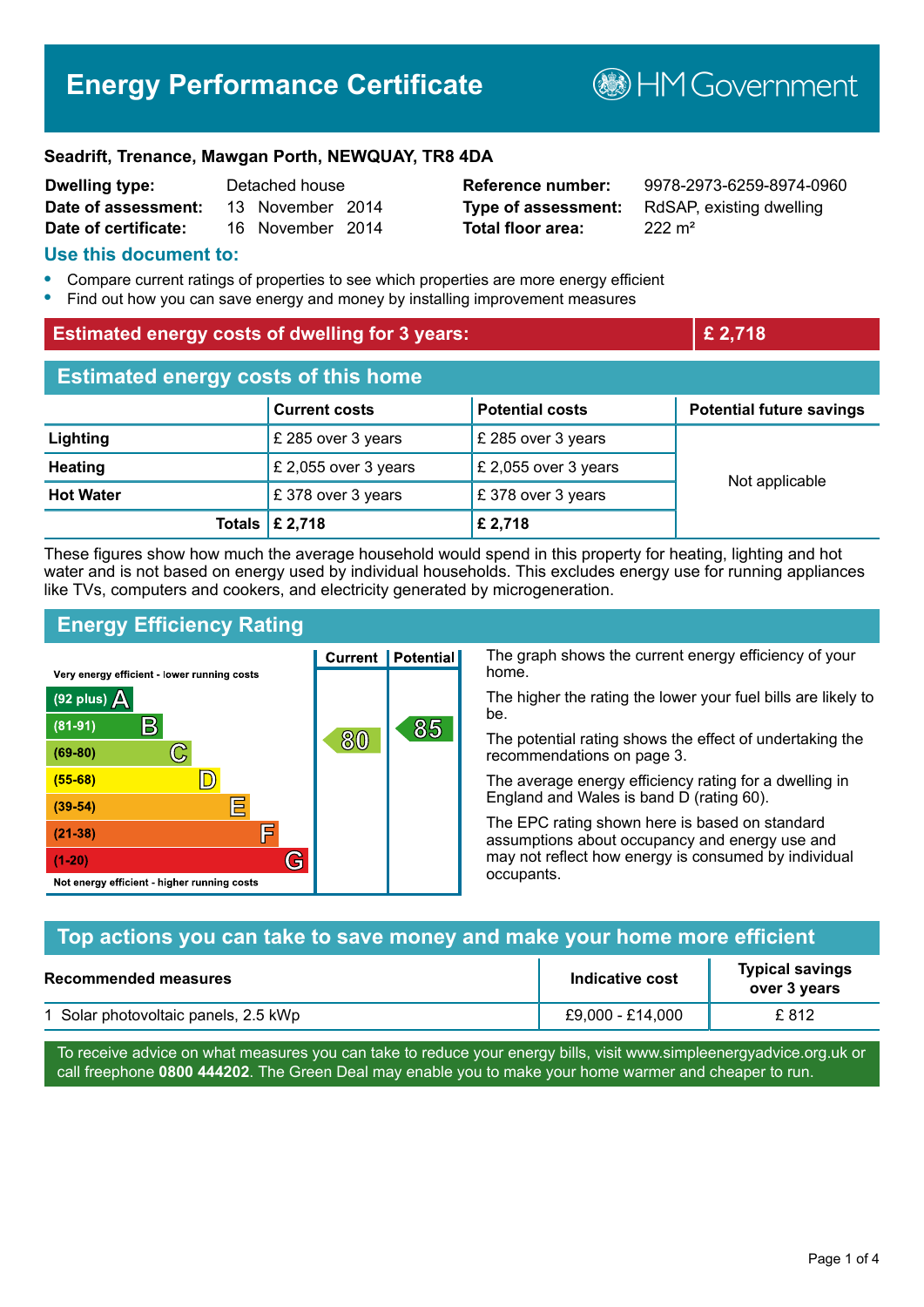**Energy Performance Certificate**

## **Summary of this home's energy performance related features**

| <b>Element</b>        | <b>Description</b>                         | <b>Energy Efficiency</b> |
|-----------------------|--------------------------------------------|--------------------------|
| Walls                 | Cavity wall, as built, insulated (assumed) | ★★★★☆                    |
| Roof                  | Pitched, insulated at rafters              | ★★★★☆                    |
| Floor                 | Solid, insulated (assumed)                 |                          |
| Windows               | Fully double glazed                        | ★★★★☆                    |
| Main heating          | Boiler and underfloor heating, mains gas   | ★★★★☆                    |
| Main heating controls | Time and temperature zone control          | *****                    |
| Secondary heating     | Room heaters, wood logs                    |                          |
| Hot water             | From main system                           | ★★★★☆                    |
| Lighting              | Low energy lighting in all fixed outlets   | *****                    |

Current primary energy use per square metre of floor area: 86 kWh/m² per year

The assessment does not take into consideration the physical condition of any element. 'Assumed' means that the insulation could not be inspected and an assumption has been made in the methodology based on age and type of construction.

### **Low and zero carbon energy sources**

Low and zero carbon energy sources are sources of energy that release either very little or no carbon dioxide into the atmosphere when they are used. Installing these sources may help reduce energy bills as well as cutting carbon. The following low or zero carbon energy sources are provided for this home:

**•** Biomass secondary heating

### **Your home's heat demand**

For most homes, the vast majority of energy costs derive from heating the home. Where applicable, this table shows the energy that could be saved in this property by insulating the loft and walls, based on typical energy use (shown within brackets as it is a reduction in energy use).

| <b>Heat demand</b>           | <b>Existing dwelling</b> | Impact of loft<br>insulation | Impact of cavity<br>wall insulation | Impact of solid<br>wall insulation |
|------------------------------|--------------------------|------------------------------|-------------------------------------|------------------------------------|
| Space heating (kWh per year) | 11,331                   | N/A                          | N/A                                 | N/A                                |
| Water heating (kWh per year) | 2,644                    |                              |                                     |                                    |

You could receive Renewable Heat Incentive (RHI) payments and help reduce carbon emissions by replacing your existing heating system with one that generates renewable heat, subject to meeting minimum energy efficiency requirements. The estimated energy required for space and water heating will form the basis of the payments. For more information, search for the domestic RHI on the www.gov.uk website.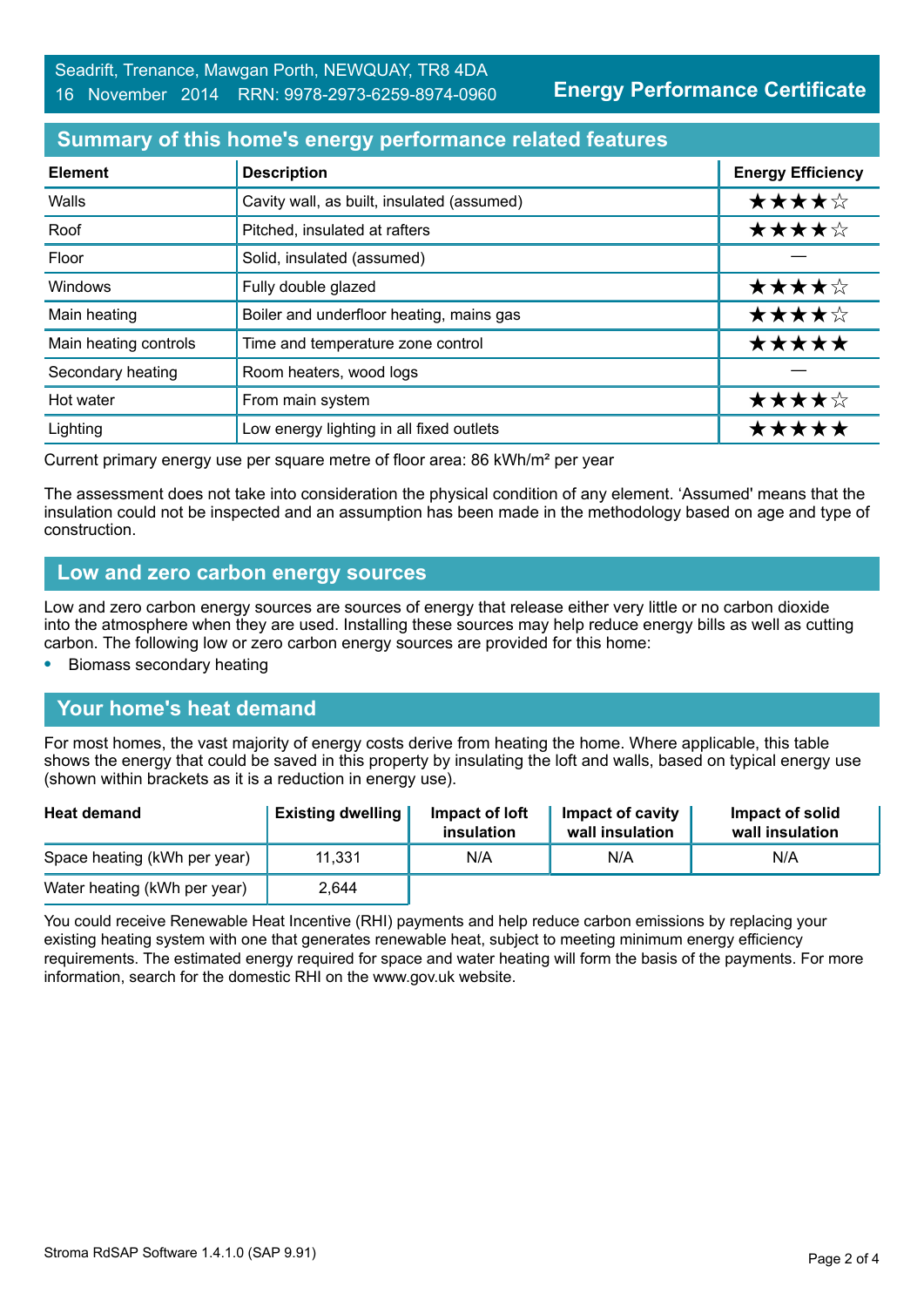### Seadrift, Trenance, Mawgan Porth, NEWQUAY, TR8 4DA 16 November 2014 RRN: 9978-2973-6259-8974-0960

## **Recommendations**

The measures below will improve the energy performance of your dwelling. The performance ratings after improvements listed below are cumulative; that is, they assume the improvements have been installed in the order that they appear in the table. To receive advice on what measures you can take to reduce your energy bills, visit www.simpleenergyadvice.org.uk or call freephone 0800 444202. Before installing measures, you should make sure you have secured the appropriate permissions, where necessary. Such permissions might include permission from your landlord (if you are a tenant) or approval under Building Regulations for certain types of work.

| <b>Recommended measures</b>        | Indicative cost  | <b>Typical savings</b><br>per year | <b>Rating after</b><br>improvement |
|------------------------------------|------------------|------------------------------------|------------------------------------|
| Solar photovoltaic panels, 2.5 kWp | £9,000 - £14,000 | £ 271                              | <b>B85</b>                         |

## **Financial Support and the Green Deal**

Green Deal Finance allows you to pay for some of the cost of your improvements in instalments under a Green Deal Plan (note that this is a credit agreement, but with instalments being added to the electricity bill for the property). The availability of a Green Deal Plan will depend upon your financial circumstances. There is a limit to how much Green Deal Finance can be used, which is determined by how much energy the improvements are estimated to **save** for a 'typical household'.

You may also be able to obtain support towards repairs or replacements of heating systems and/or basic insulation measures under the ECO scheme, provided that you are in receipt of qualifying benefits or tax credits. To learn more about this scheme and the rules about eligibility, visit www.simpleenergyadvice.org.uk or call freephone **0800 444202** for England and Wales.